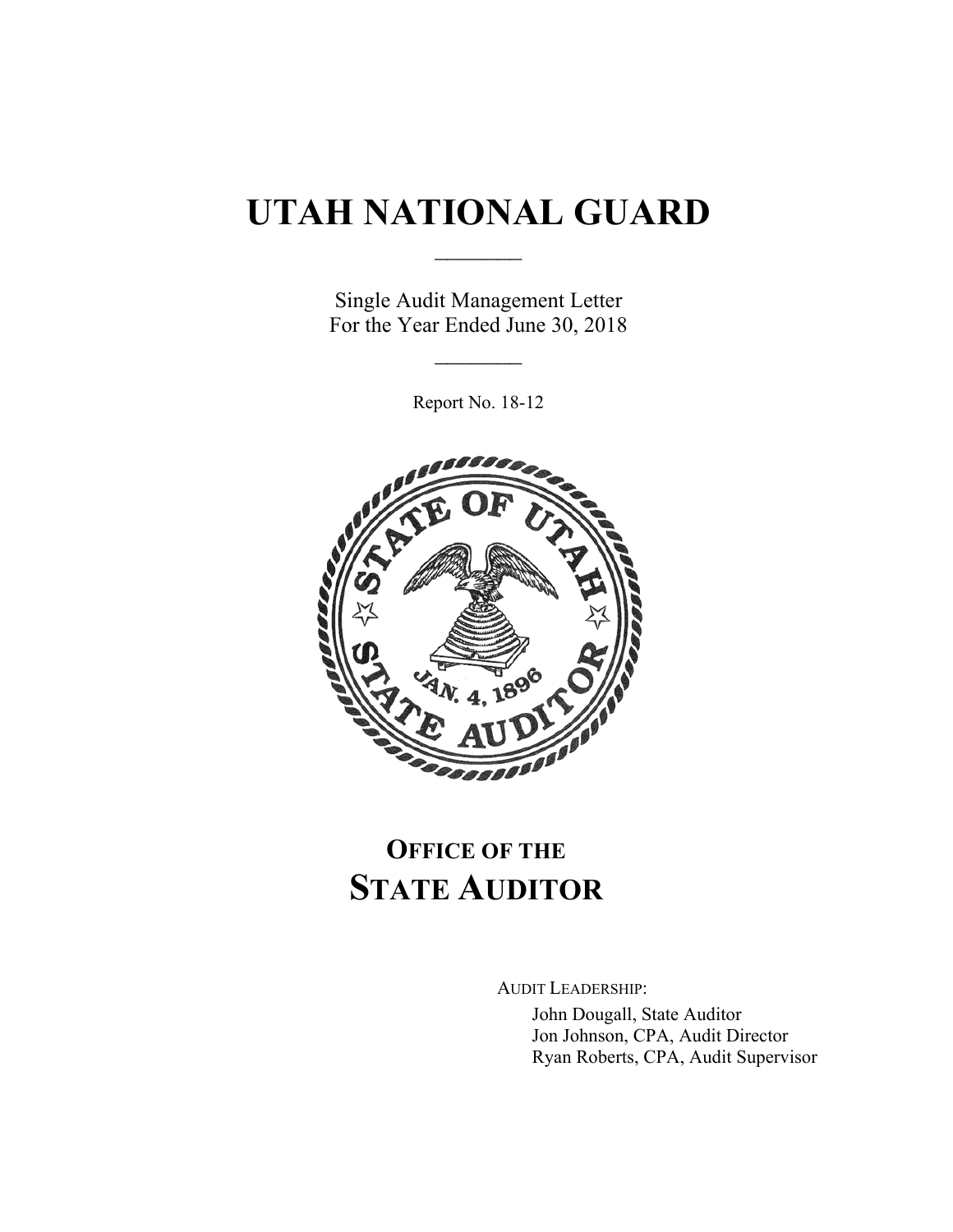

**OFFICE OF THE STATE AUDITOR**

## **SINGLE AUDIT MANAGEMENT LETTER NO. 18-12**

November 16, 2018

Major General Jefferson Burton, the Adjutant General for Utah Utah National Guard 12953 South Minuteman Drive Draper, Utah 84020

Dear General Burton:

This management letter is issued as a result of the Utah National Guard's (the Guard's) portion of the statewide federal compliance audit for the year ended June 30, 2018. Our final report on compliance and internal control over compliance issued to meet the reporting requirements of Title 2 U.S. *Code of Federal Regulations* (CFR) Part 200, *Uniform Administrative Requirements, Cost Principles, and Audit Requirements for Federal Awards* (Uniform Guidance) is issued under separate cover. We tested the Military Operations and Maintenance Projects (CFDA #12.401) at the Guard.

In planning and performing our compliance audit of the program listed above, we considered the Guard's compliance with the applicable types of compliance requirements as described in the *OMB Compliance Supplement* for the year ended June 30, 2018. We also considered the Guard's internal control over compliance with the types of requirements described above that could have a direct and material effect on the program tested in order to determine the auditing procedures that were appropriate in the circumstances for the purpose of expressing an opinion on compliance and to test and report on internal control over compliance in accordance with the Uniform Guidance, but not for the purpose of expressing an opinion on the effectiveness of internal control over compliance. Accordingly, we do not express an opinion on the effectiveness of the Guard's internal control over compliance.

A *deficiency in internal control over compliance* exists when the design or operation of a control over compliance does not allow management or employees, in the normal course of performing their assigned functions, to prevent or to detect and correct on a timely basis noncompliance with a type of compliance requirement of a federal program. A *material weakness in internal control over compliance* is a deficiency, or a combination of deficiencies, in internal control over compliance, such that there is a reasonable possibility that material noncompliance with a type of compliance requirement of a federal program will not be prevented, or detected and corrected on a timely basis. A *significant deficiency in internal control over compliance* is a deficiency, or a combination of deficiencies, in internal control over compliance that is less severe than a material weakness, yet important enough to merit attention by those charged with governance.

Our consideration of internal control over compliance was for the limited purposes described in the second paragraph and was not designed to identify all deficiencies in internal control over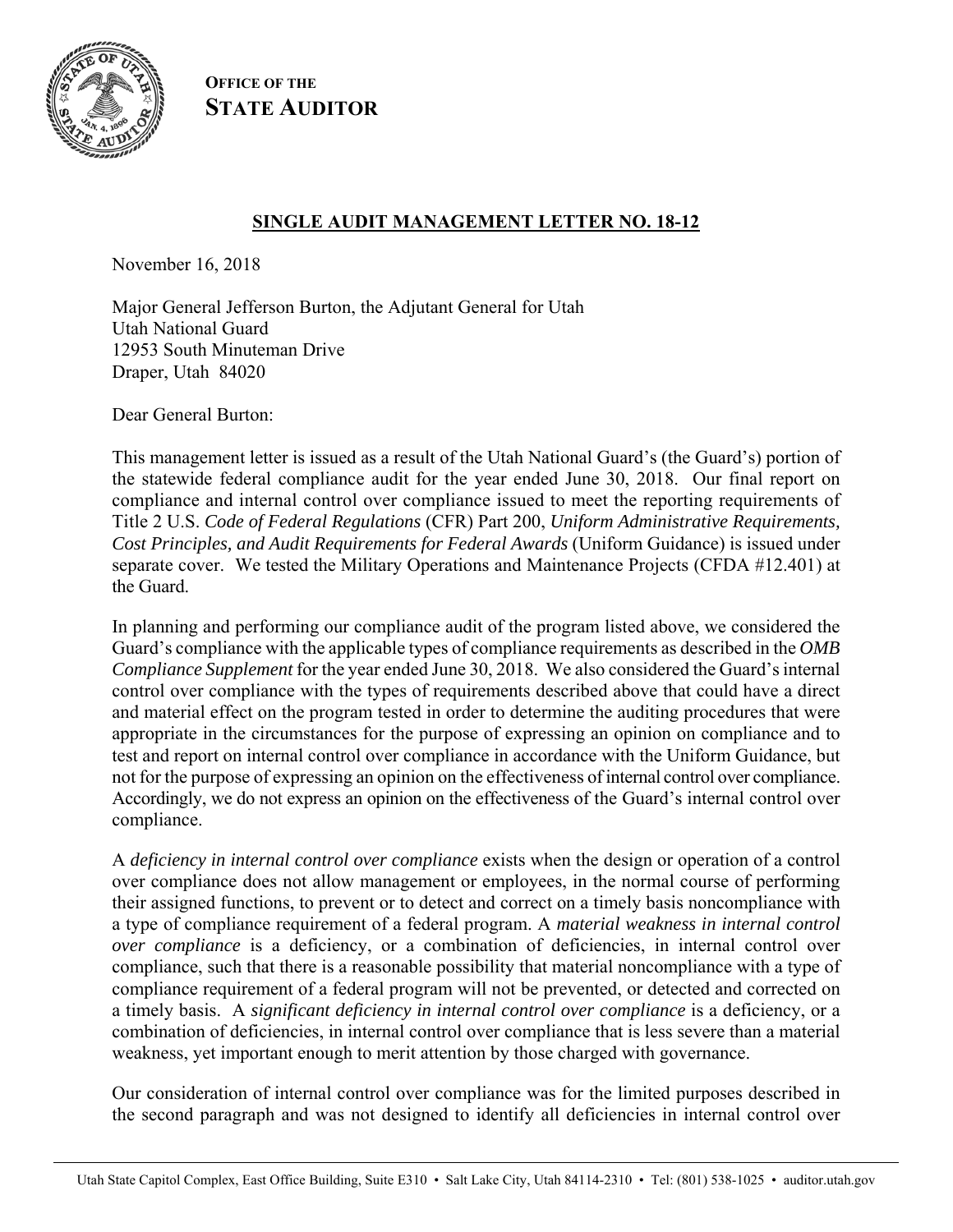compliance that might be material weaknesses or significant deficiencies and therefore, material weaknesses or significant deficiencies may exist that were not identified.

Given these limitations, we did not identify any deficiencies in the Guard's internal control that we consider to be material weaknesses. However, we consider the deficiency in internal control over compliance presented in the accompanying finding and recommendation to be a significant deficiency.

The Guard's written response to and Corrective Action Plan for the finding identified in our audit were not subjected to the audit procedures applied in our audit and, accordingly, we express no opinion on them.

The purpose of this communication is solely to describe the scope of our testing of internal control over compliance and the results of that testing. Accordingly, this communication is not suitable for any other purpose.

We appreciate the courtesy and assistance extended to us by the personnel of the Guard during the course of our audit, and we look forward to a continuing professional relationship. If you have any questions, please contact me.

Sincerely,

Jon Johnson, CPA Audit Director jonjohnson@utah.gov 801-538-1359

cc: Michael J. Norton, Finance Director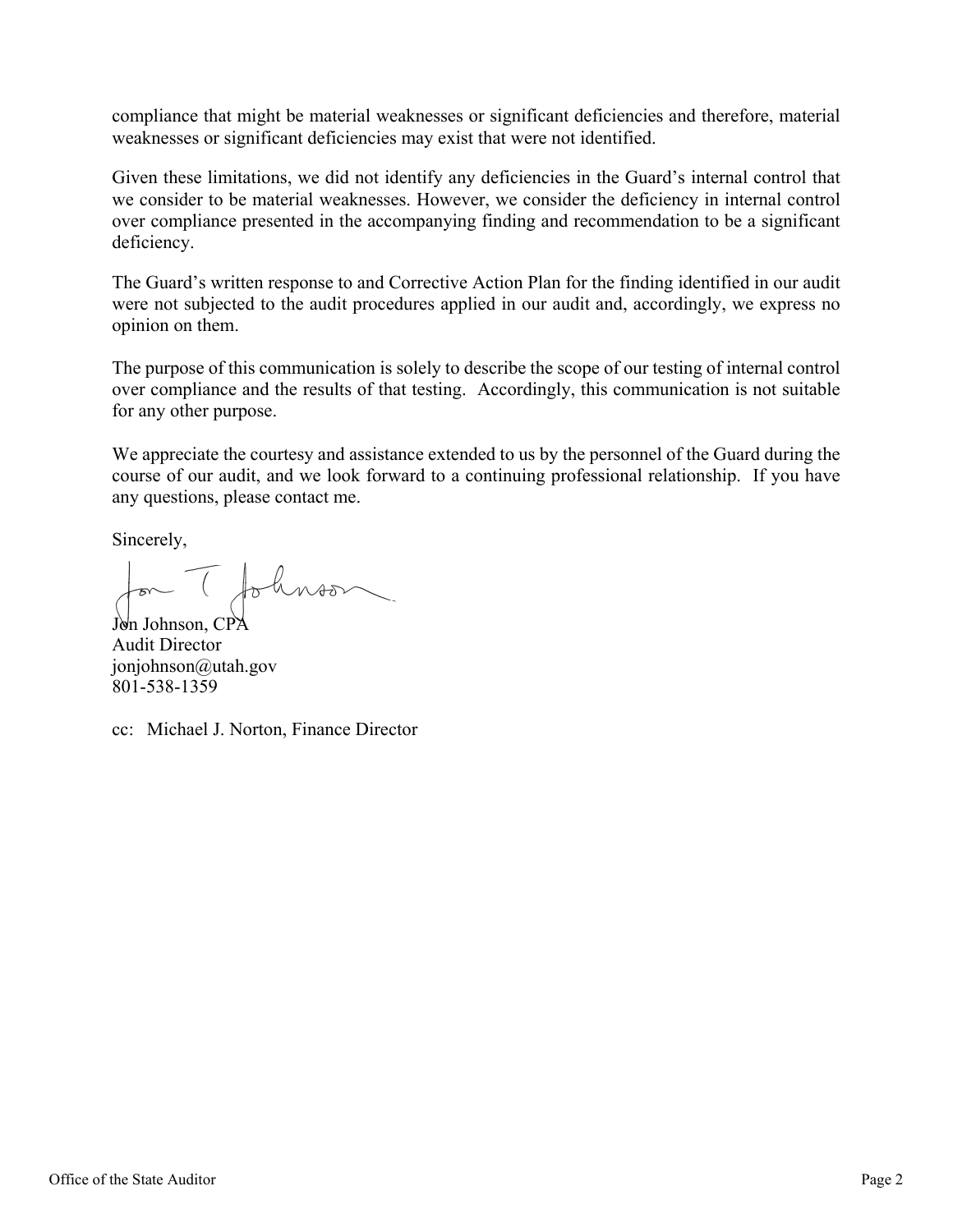## **FINDING AND RECOMMENDATION**

**INADEQUATE INTERNAL CONTROLS OVER SUSPENSION AND DEBARMENT** 

(Significant Deficiency to Federal Program)

Federal Agency: **Department of Defense**  CFDA Number and Title: **12.401 National Guard Military Operations and Maintenance (O&M) Projects**  Federal Award Number: **W911YP-16-2-1000**  Questioned Costs: N/A Pass-through Entity: N/A Prior Year Single Audit Report Finding Number: N/A

We reviewed 11 of the 57 entities with whom the Utah National Guard (Guard) contracted in fiscal year 2018, and noted one entity for which the Guard did not appropriately perform the established internal controls to ensure the entity was not suspended or debarred from receiving federal funds. Per federal regulations (2 CFR 180), the Guard is required to establish internal controls to ensure it either 1) includes an appropriate suspension and debarment clause in the contract with the entity, 2) collects a certification from the entity, or 3) checks for excluded parties on the System for Award Management (SAM) maintained by General Services Administration (SAM.gov website).

In the majority of cases, the Guard ensures compliance by reviewing contracts for the appropriate suspension and debarment clause; however, in certain cases where the clause is not, or is not expected to be, in the contract, the Guard's established procedure is to check the SAM.gov website. This error occurred because the Guard stopped checking the SAM.gov website in the latter part of fiscal year 2018. Inadequate internal controls over the process to verify whether an entity has been suspended or debarred could result in federal funds being paid to ineligible entities.

### **Recommendation:**

**We recommend the Guard improve internal controls to ensure it properly verifies whether an entity has been suspended or debarred from receiving federal funds before entering into a contract with the entity.** 

### *Guard's Response:*

*We agree with the finding which accurately describes our deficiency.* 

## *Corrective Action Plan:*

*State Division of Purchasing contracts include a suspension and debarment (S&D) clause in the standard terms and conditions. Division of Facilities and Construction Management (DFCM) contracts do not. S&D information is available at SAM.gov. Our corrective action plan:*